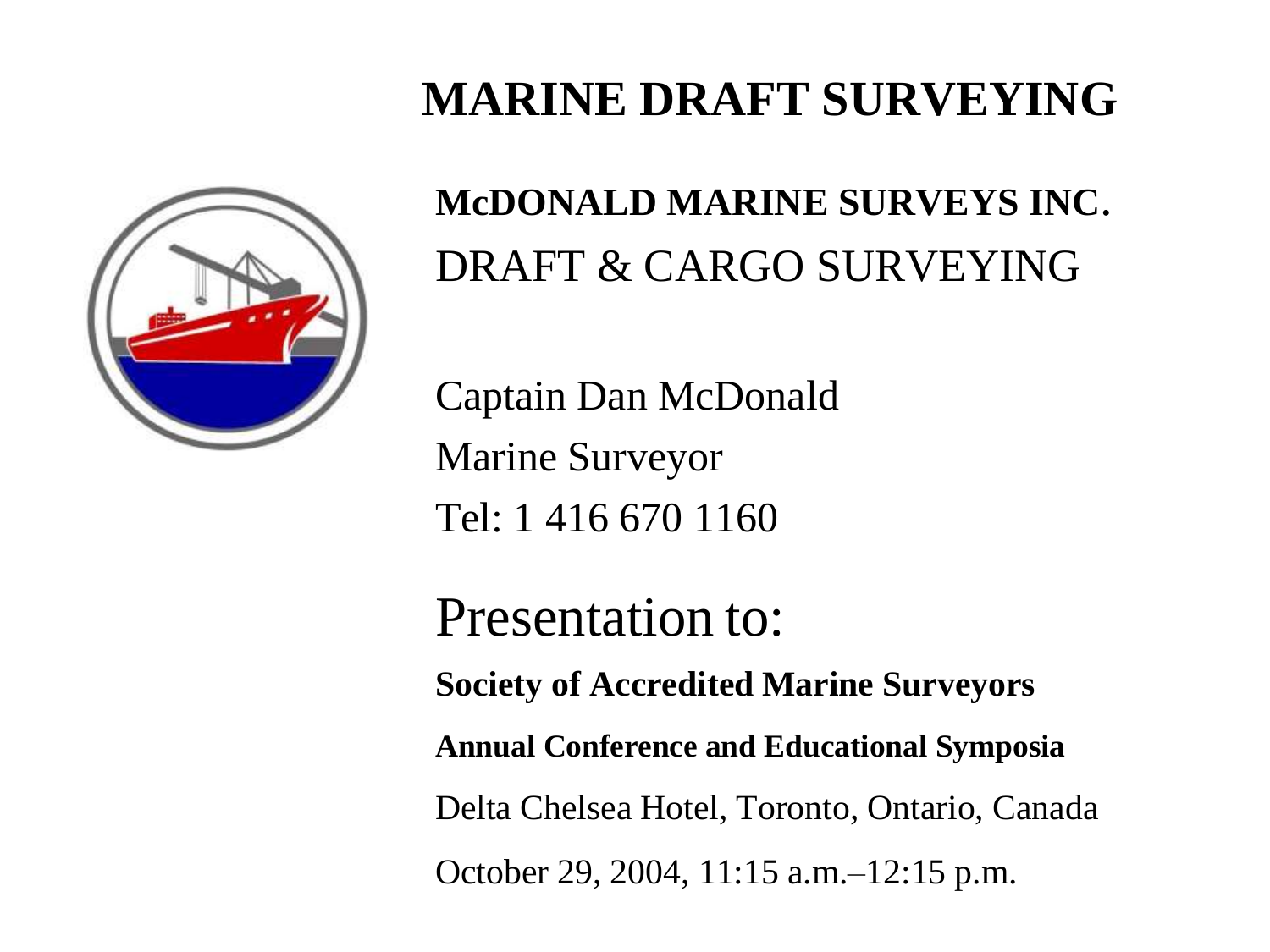# My Background

- Over 20 years experience loading ships and doing draft surveys.
- Master Mariner Certification.
- Lifted over 10 million tons.
- Surveyed over 1 million tons of cargo on behalf of clients.
- Member of the Society of Accredited Marine Surveyors.
- Member of the Company of Master Mariners of Canada.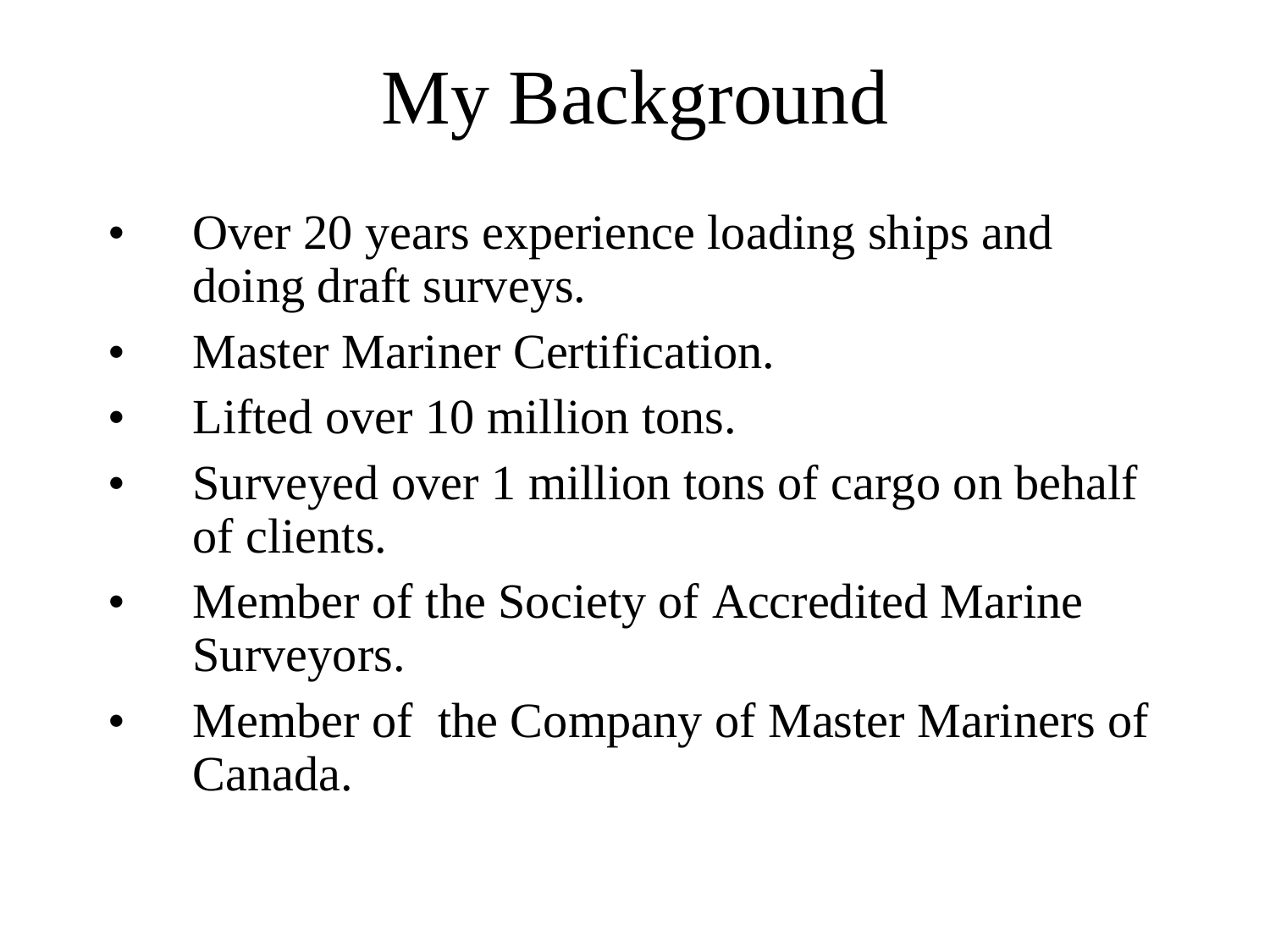## Your background ?

- Your Expectations
- Questions you would like answered?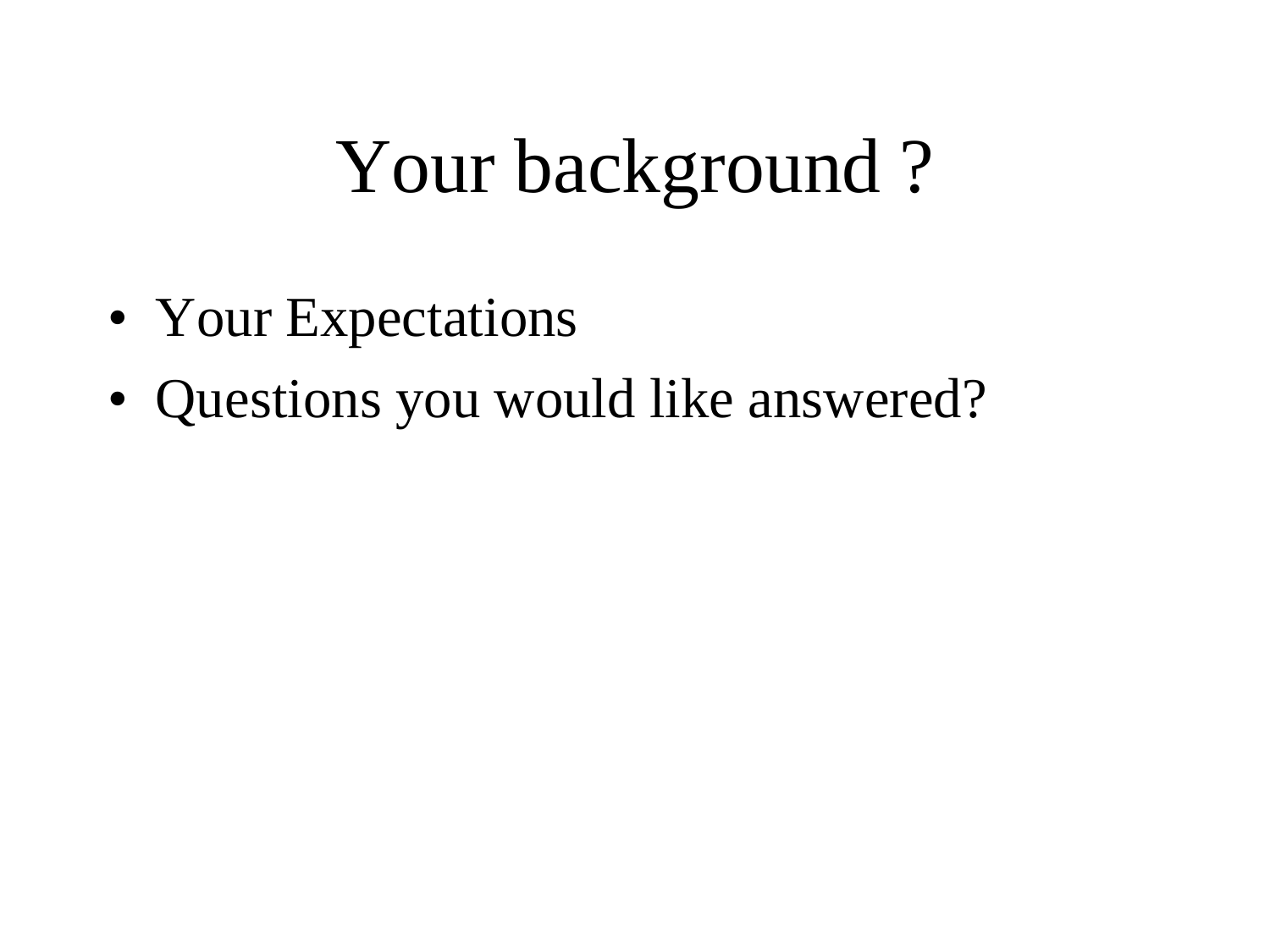## Today's Presentation Summary

- Marine Draft Survey definition and theory
- Draft survey process
- Equipment used
- Sample of a draft survey report
- Human aspects
- Adding value for your client: How to ensure your clients always gets more then they pay for
- Questions and discussion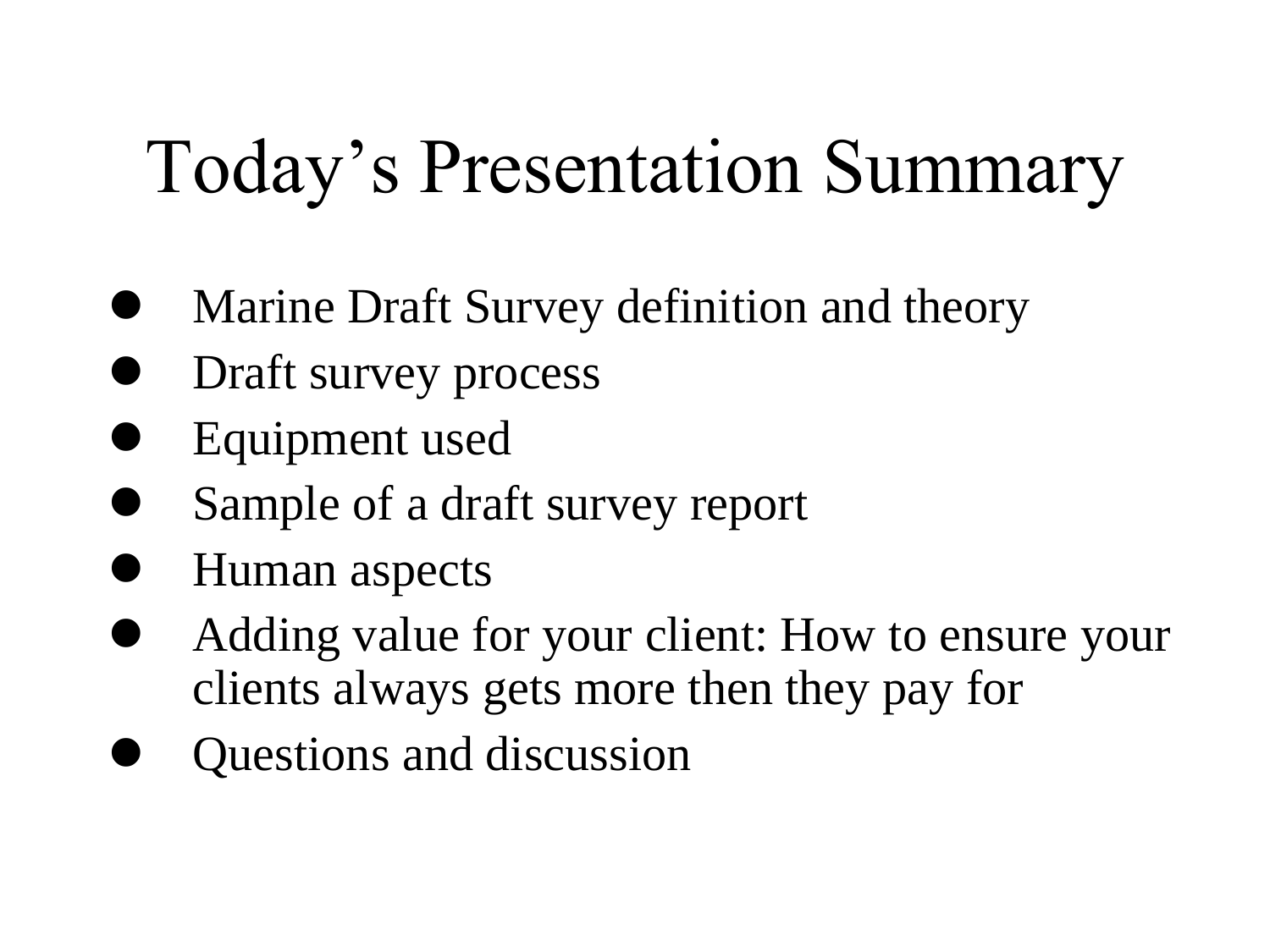## Marine Draft Survey definition and theory

- MARINE DRAFT SURVEYING is the science of determining the weight of cargo, by comparing the displacement of water by a ship with and without that cargo.
- Before and after survey
- Based on Archimedies' Principle.
- Volume and density must be known.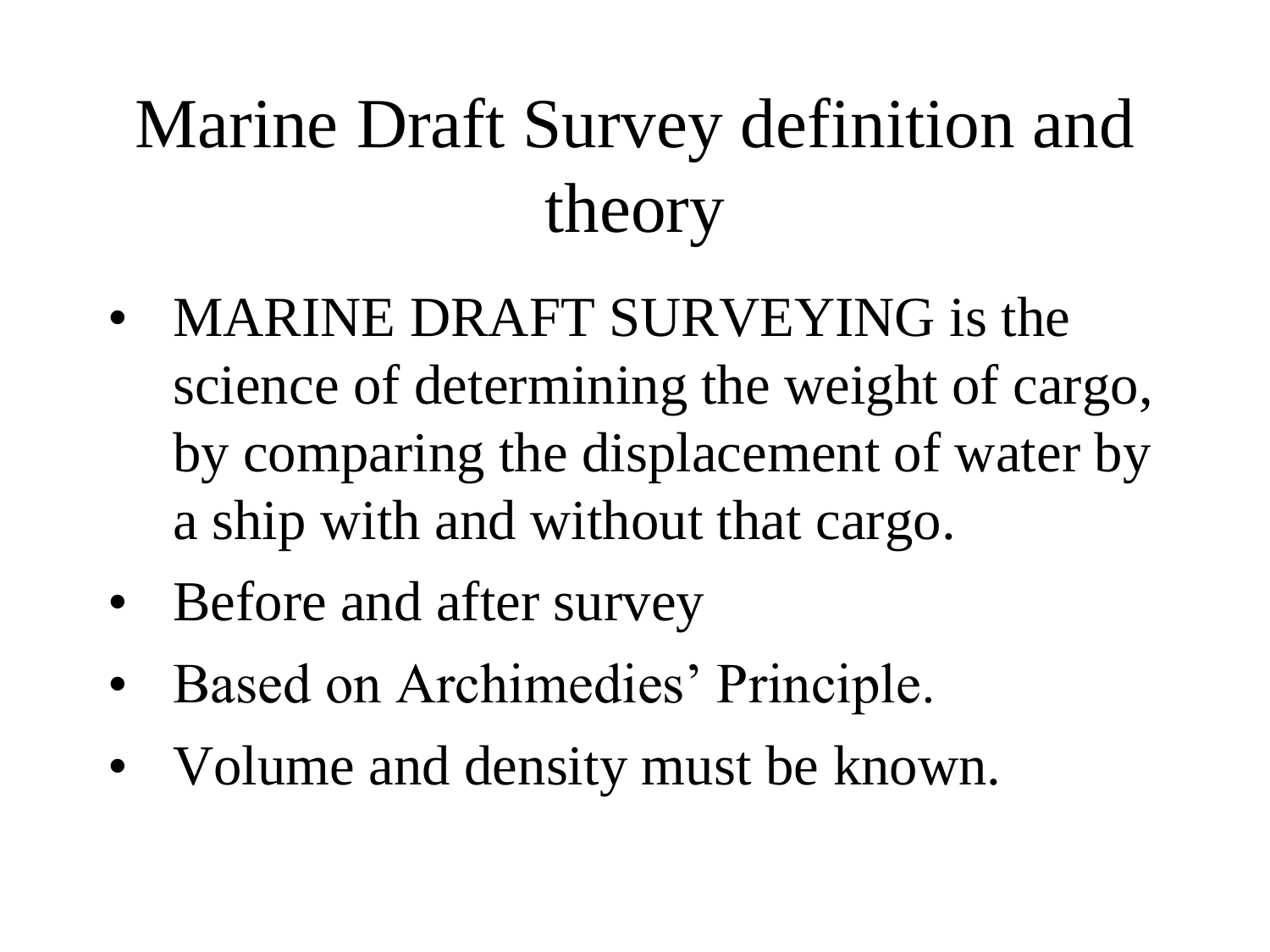## Draft survey process

- Observe all draft marks and density of water.
- Apply corrections as needed for perpendicular offset, list, deformation.
- Arrive at mean draft to enter hydrostatic tables.
- Extract displacement tonnage from hydrostatics.
- Apply corrections for trim and density.
- Subtract all deductibles.
- Repeat above in light and loaded condition.
- Arrive at NET displacement for light and loaded.
- The difference in net displacement equals cargo loaded or discharged.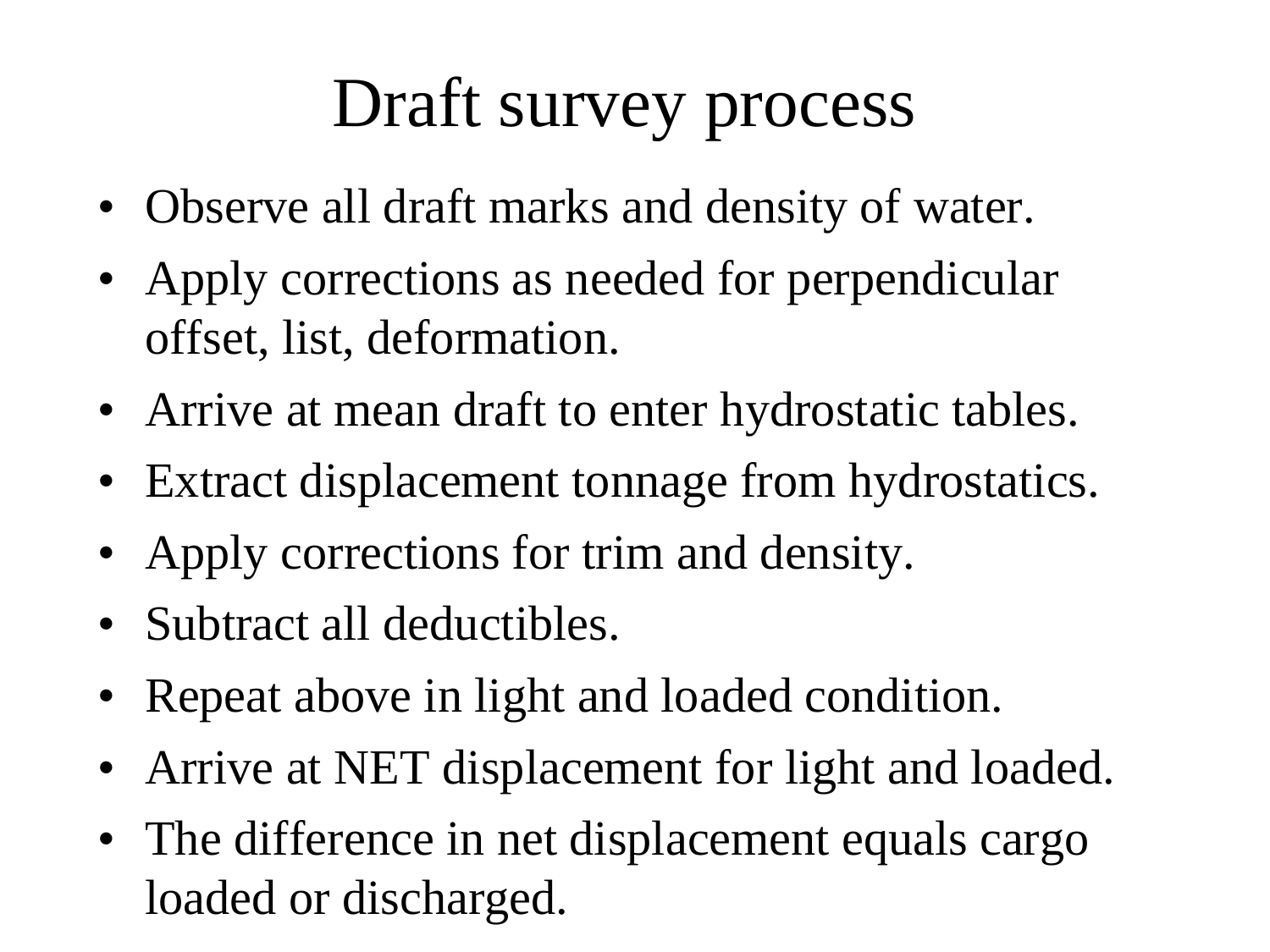## Equipment used

- Hydrometer
- Steel sounding tape
- Water finding paste
- Boat available to read inaccessible draft marks
- High power flashlight
- Binoculars for reading draft marks
- Laptop computer or calculator
- Draft survey software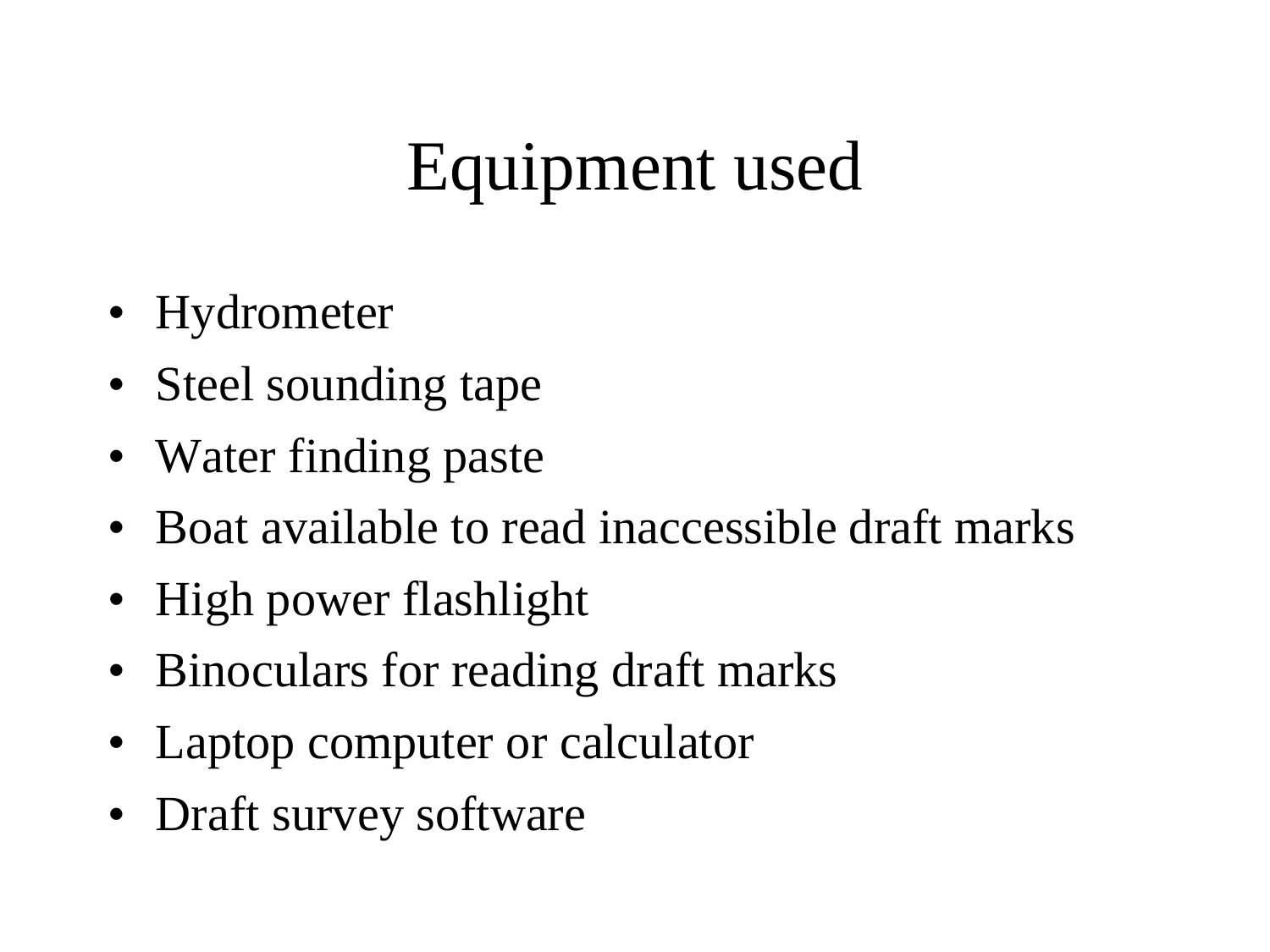### Sample Draft Survey Report

#### **McDONALD MARINE SURVEYS INC.**

**tel (416) 670-1160 email: mcdonaldsurveys@sympatico.ca**

5100 Erin Mills Pkwy, Mississauga, ON, Canada L5M 5H0

#### **SAMPLE DRAFT SURVEY REPORT**

|                  | <b>VESSEL: MV CANADIANA</b>                     |              |                          | DATE: September 21, 2012    |                  |  |
|------------------|-------------------------------------------------|--------------|--------------------------|-----------------------------|------------------|--|
|                  | PORT: TORONTO, CANADA                           |              |                          | FILE #: C 1221              |                  |  |
|                  |                                                 |              |                          | LIGHT                       | <b>LOADED</b>    |  |
| 1(a)             | Draft For'd Corrected to Fwd. Perpendicular     |              |                          | meters<br>4.1480            | meters<br>8.0828 |  |
| (b)              | Draft Aft Corrected to Aft Perpendicular        |              |                          | 6.3560                      | 7.9954           |  |
| (c)              | Draft Fore & Aft Mean a+b / 2                   |              |                          | 5.2520                      | 8.0391           |  |
|                  |                                                 |              |                          |                             |                  |  |
|                  | 2(a) Draft Amidships Port                       |              |                          | 5.0600                      | 8.0850           |  |
| (b)              | Draft Amidships Starboard                       |              |                          | 5.2050                      | 7.9900           |  |
| (c)              | Draft Amidships Mean                            |              |                          | 5.1325                      | 8.0375           |  |
| $\mathbf{3}$     | Mean of Means $(1c + 2c)$ / 2                   |              |                          | 5.1923                      | 8.0383           |  |
| $\overline{4}$   | $1/4$ Mean Corrected for Deformation $(2c+3)/2$ |              |                          | 5.1624                      | 8.0379           |  |
| 5                | Displacement in SALT WATER (metric tonnes)      |              |                          | 19,686.600                  | 31,430.180       |  |
|                  |                                                 | Light        | Loaded                   |                             |                  |  |
| 6                | Correction for Trim                             | $2.1m$ stern | $.09m$ head              | $-222.761$                  | 4.269            |  |
| $\boldsymbol{7}$ | Displacement Corrected for Trim                 |              |                          | 19,463.839                  | 31,434.449       |  |
| $\,$ 8 $\,$      | Density Correction                              | 1.000        | 1.000                    | $-474.727$                  | $-766.692$       |  |
| 9                | Displ. Corrected for Density                    |              |                          | 18,989.112                  | 30,667.756       |  |
| 10               | Total Consumables, Stores etc.,                 |              |                          | $-11199.19$                 | $-483.850$       |  |
|                  |                                                 | Light        | Loaded                   |                             |                  |  |
| (a)              | Fuel Oil                                        | 253.14       | 285.55 MT                |                             |                  |  |
|                  | (b) Fresh Water                                 | 147.50       | 72.80 MT                 |                             |                  |  |
| (c)              | <b>Ballast</b>                                  | 10736.30     | 62.80 MT                 |                             |                  |  |
|                  | (d) Diesel Oil                                  | 9.45         | 9.90 MT                  |                             |                  |  |
| (e)              | Lube Oil                                        | 32.20        | 32.20 MT                 |                             |                  |  |
| (f)              | Other: Sludge and E.R. Bilge                    | 20.60        | 20.60 MT                 |                             |                  |  |
|                  | Total<br>(metric tonnes)                        | 11199.19     | 483.85 MT                |                             |                  |  |
|                  | <b>Net Displacement</b><br>(metric tonnes)      |              |                          | 7,789.922                   | 30,183.906       |  |
| Cargo Discharged |                                                 |              | <b>GOLD BARS IN BULK</b> | Metric Tonnes 22,393.985    |                  |  |
|                  |                                                 |              |                          | Long Tons 22,040.294        |                  |  |
|                  |                                                 |              |                          | Short (net) Tons 24,685.136 |                  |  |
|                  | <b>REMARKS:</b>                                 |              |                          |                             |                  |  |

Good survey conditions. Cargo discharged from Holds 1, 2, 3 4. Vessel took fresh water at dock.

#### WITHOUT PREJUDICE

signed Captain and/or First Officer MVCANADIANA

signed D. McDonald for McDONALD MARINE SURVEYS INC.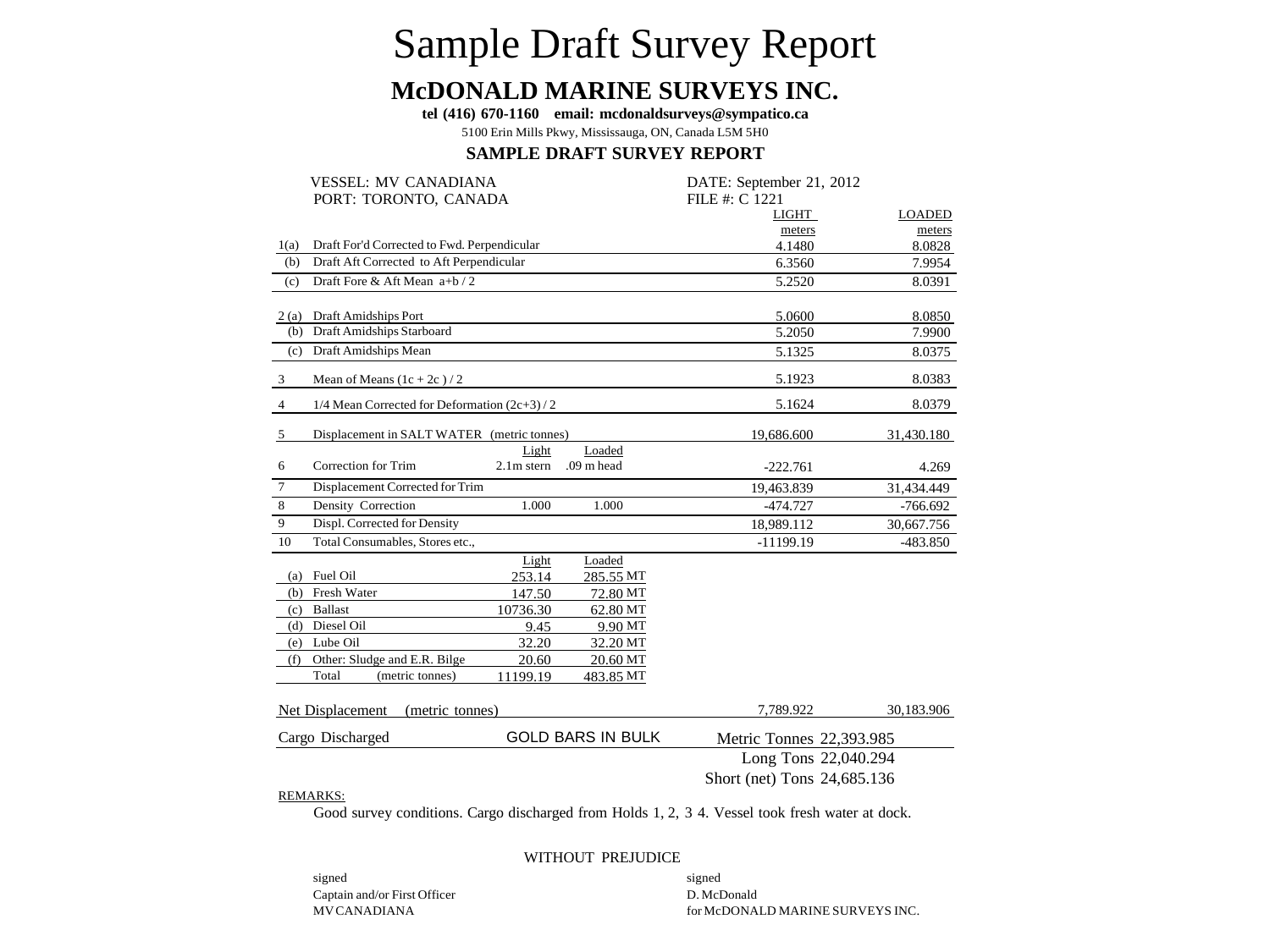## Human aspects

- Enjoy working with numbers
- Physically fit, lots of climbing. May have to go into small boat to read Draft marks.
- Flexible with your sleep, ships run 24/7
- Good eyesight, lots of small print to read
- Ability to deal effectively with ship's crew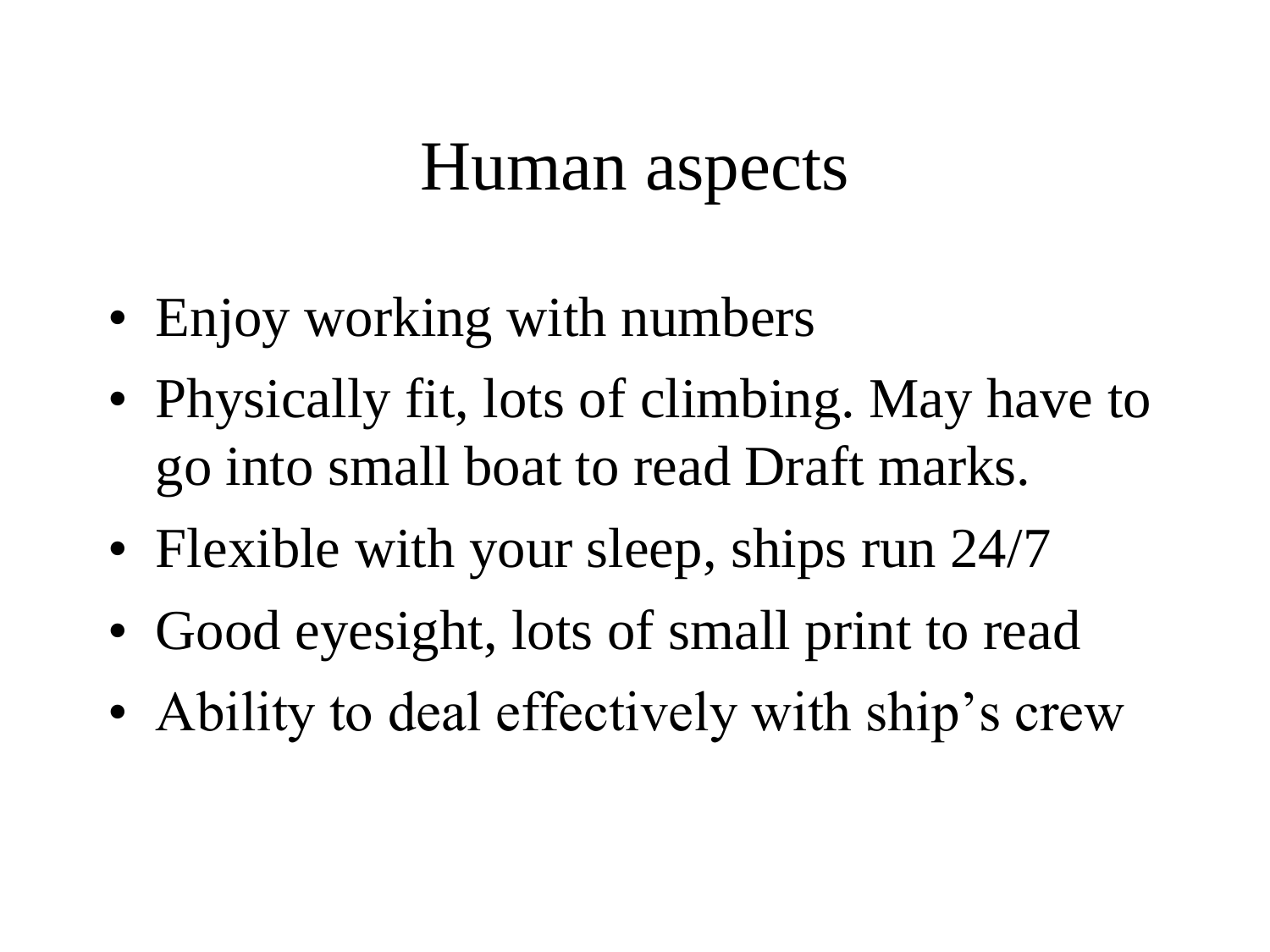Adding value for your client: Ensuring your clients always gets more than what they pay for:

- Be meticulous in observations and calculations
- Ensure the vessel is prepared for survey
- Get all required data and allow vessel to start loading/discharging ASAP
- At departure, have all your data prepared so final survey is done without delay
- Issue report immediately upon completion, with laptop computer and portable printer.
- Be available for other survey work while at the vessel, if needed on short notice.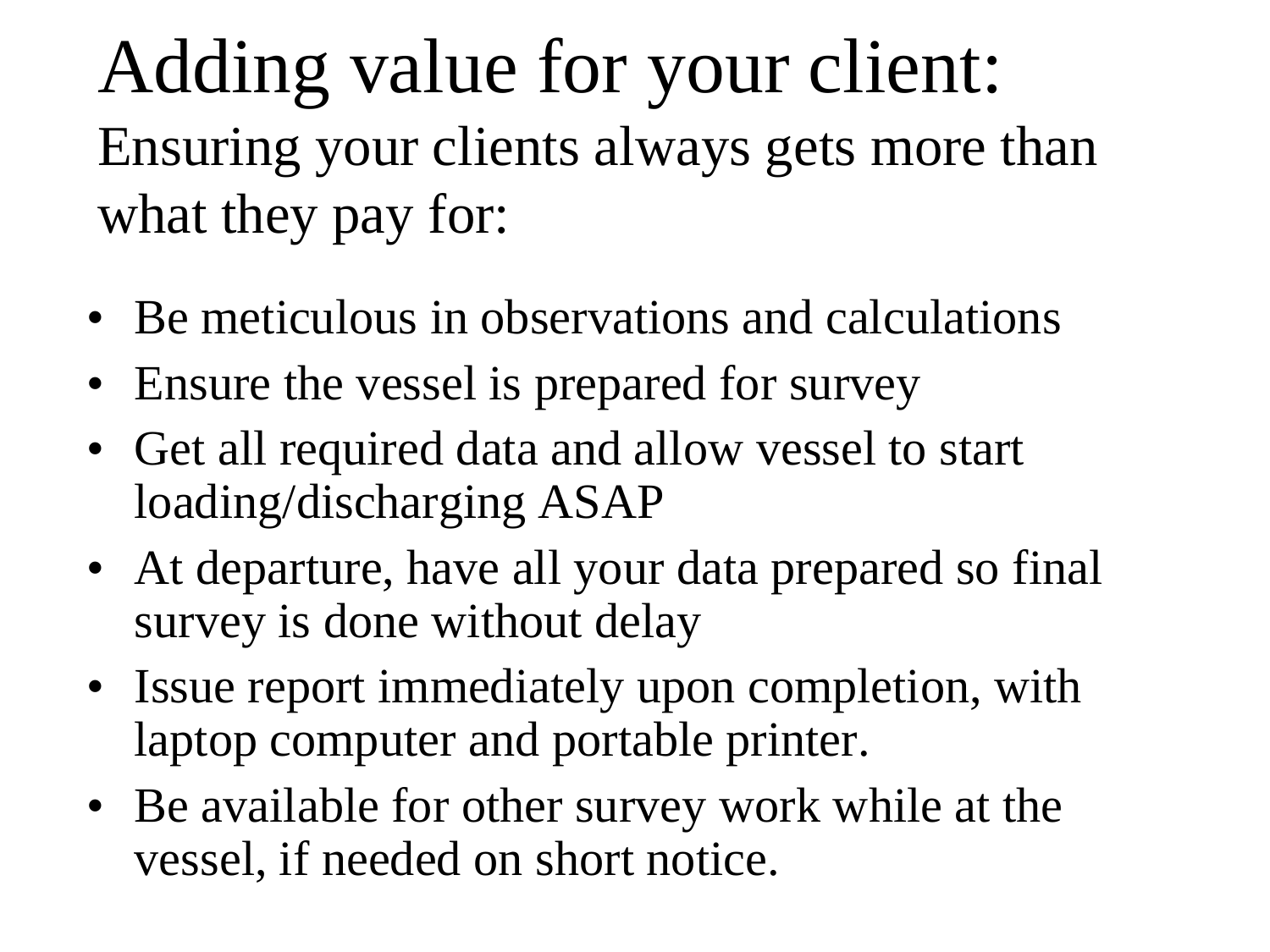The following diagram demonstrates some of the corrections that are applied to observed draft marks before calculating a mean draft, during the marine draft survey process

#### **CORRECTION TO PERPENDICULARS**

| AP |  | After perpendicular |  |
|----|--|---------------------|--|
|    |  |                     |  |

- $=$  For'd perpendicular FP
- $=$  Length between LBP perpendiculars
- $DAP = Draught at after$ perpendicular
- $DFP = Draught$  at for'd perpendicular
- $DM = Draught$  at midships
- $=$  Displacement of marks from PM perpendiculars for'd and aft
- CM  $=$  Displacement of midships marks from midships
- $M\alpha Mf =$  Distance between draught marks
- Da~Df = Difference between observed draughts for'd and aft, i.e. Apparent trim
- $=$  Draught marks aft Ma  $=$  Draught marks for'd Mf  $=$  Draught marks midships M
- $=$  Observed draught aft Da Corrected for list or heel
- $=$  Observed draught for'd Df Corrected for list or heel
- $=$  Observed draught midships Dm Corrected for list or heel
	- $=$  Correction to observed draughts for'd and aft for draught at perpendiculars
	- $=$  Correction to midships draught for draught midships



ĩ

j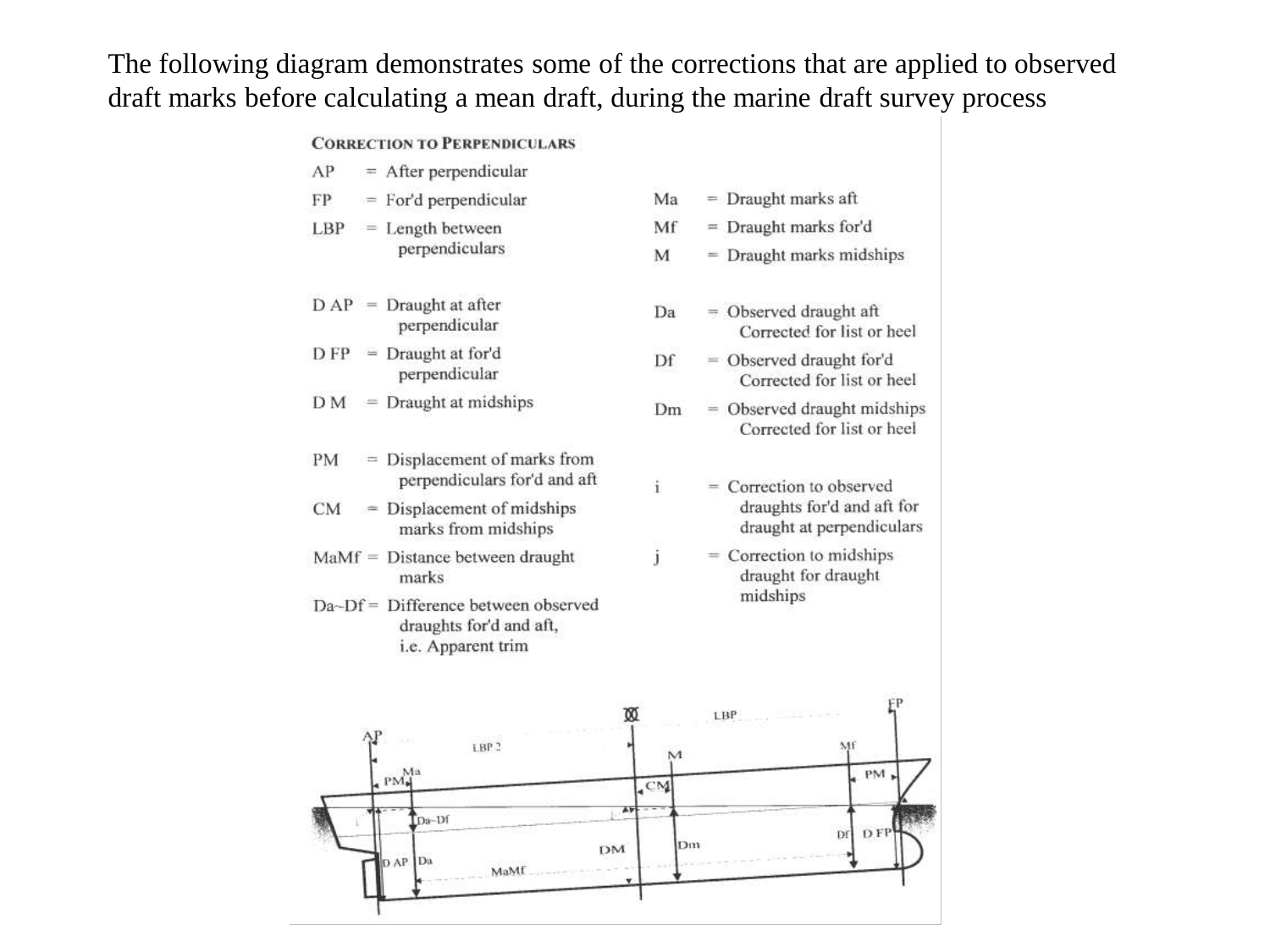### **TERMS USED IN DRAFT SURVEYING**

- **DISPLACEMENT**: the mass of water displaced by the ship. It represents the total weight of the ship and is calculated by: volume of displacement x density of the water.
- **LIGHT DISPLACEMENT**: the displacement of the ship when all her equipment plus engine room spares and with water in the boilers to working level. Also referred to as Lightship or Lightweight.
- **DRAFT:** the distance from the bottom of the keel to the waterline. Sometimes spelt DRAUGHT.
- **Aft Draft**: the distance from the bottom of the keel to the water line on the aft perpendicular when the ship is upright.
- **Midship Draft**: the distance from the bottom of the keel to the waterline at a position midway between the perpendiculars.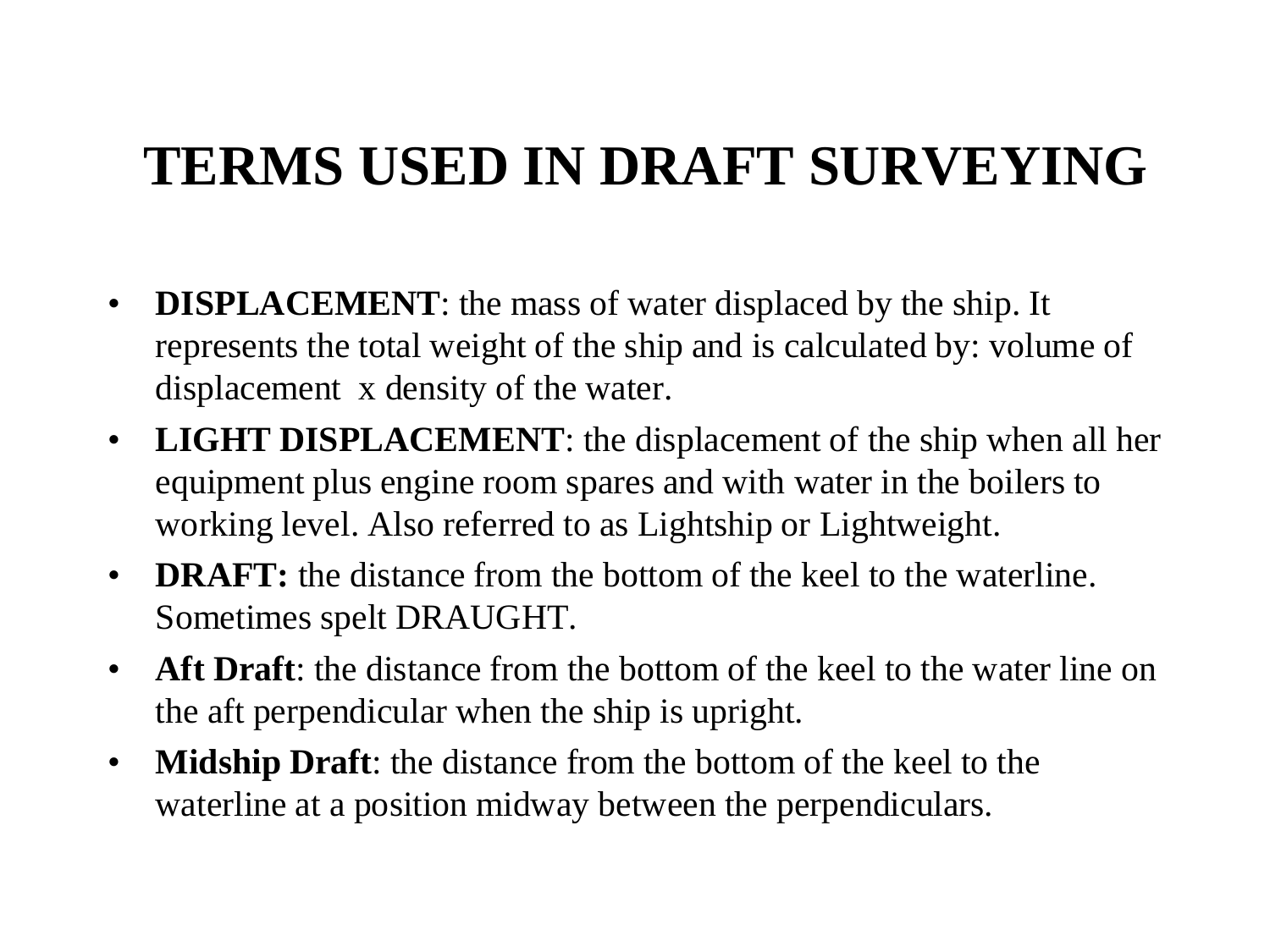## Terms (cont'd)

- **DEADWEIGHT**: the difference between the light and loaded displacement. It is the carrying capacity of the ship and includes the weight of cargo, ballast, fuel, water, stores, crew and effects.
- **AFT PERPENDICULAR** (AP): a perpendicular drawn to the waterline at the point where the aft side of the stern post meets the summer load line. Where no stern post is fitted, it is taken as the center line of the rudder stock.
- **FORWARD PERPENDICULAR**: a perpendicular drawn to the waterline at the point where the foreside of the stem meets the summer load line.
- **LENGTH BETWEEN PERPENDICULARS (LBP**): distance from forward perpendicular to the aft perpendicular.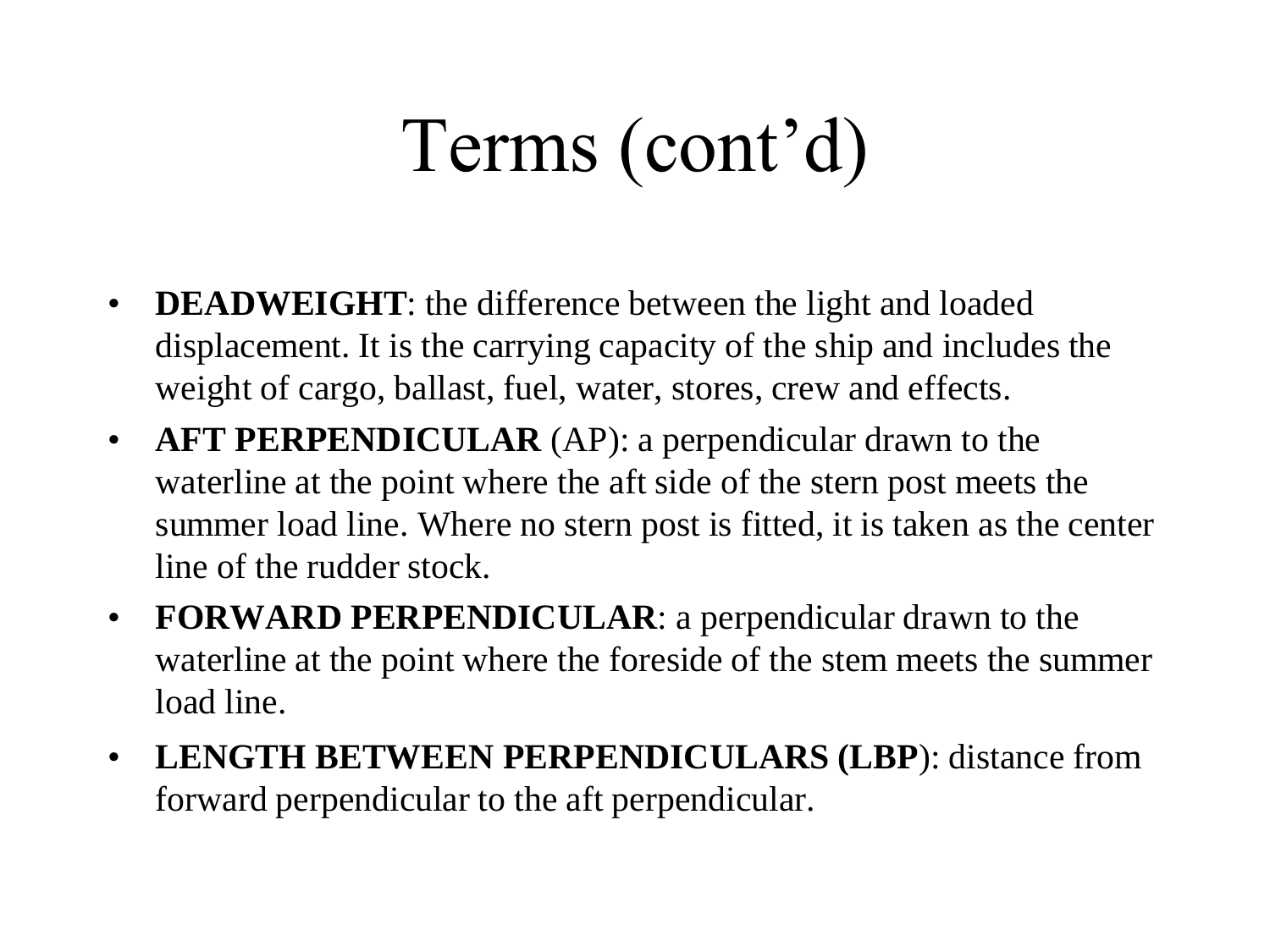## **Terms (cont'd)**

- **TRIM**: the difference between the forward and aft draft.
- **APPARENT TRIM:** the difference between the drafts observed at the forward and aft draught marks.
- **TRUE TRIM**: The difference between the draft measured at the forward and aft perpendiculars
- **RELATIVE DENSITY(RD):** The ratio of the weight of a substance to the weight of an equal volume of fresh water at a given temperature

 RD of Fresh Water 1.000 at 4 degrees C. RD of Salt Water 1.025 at 4 degrees C.

• **CENTRE OF FLOATATION**: The centroid of the the waterplane area. It is the point about which the ship trims, heels and lists.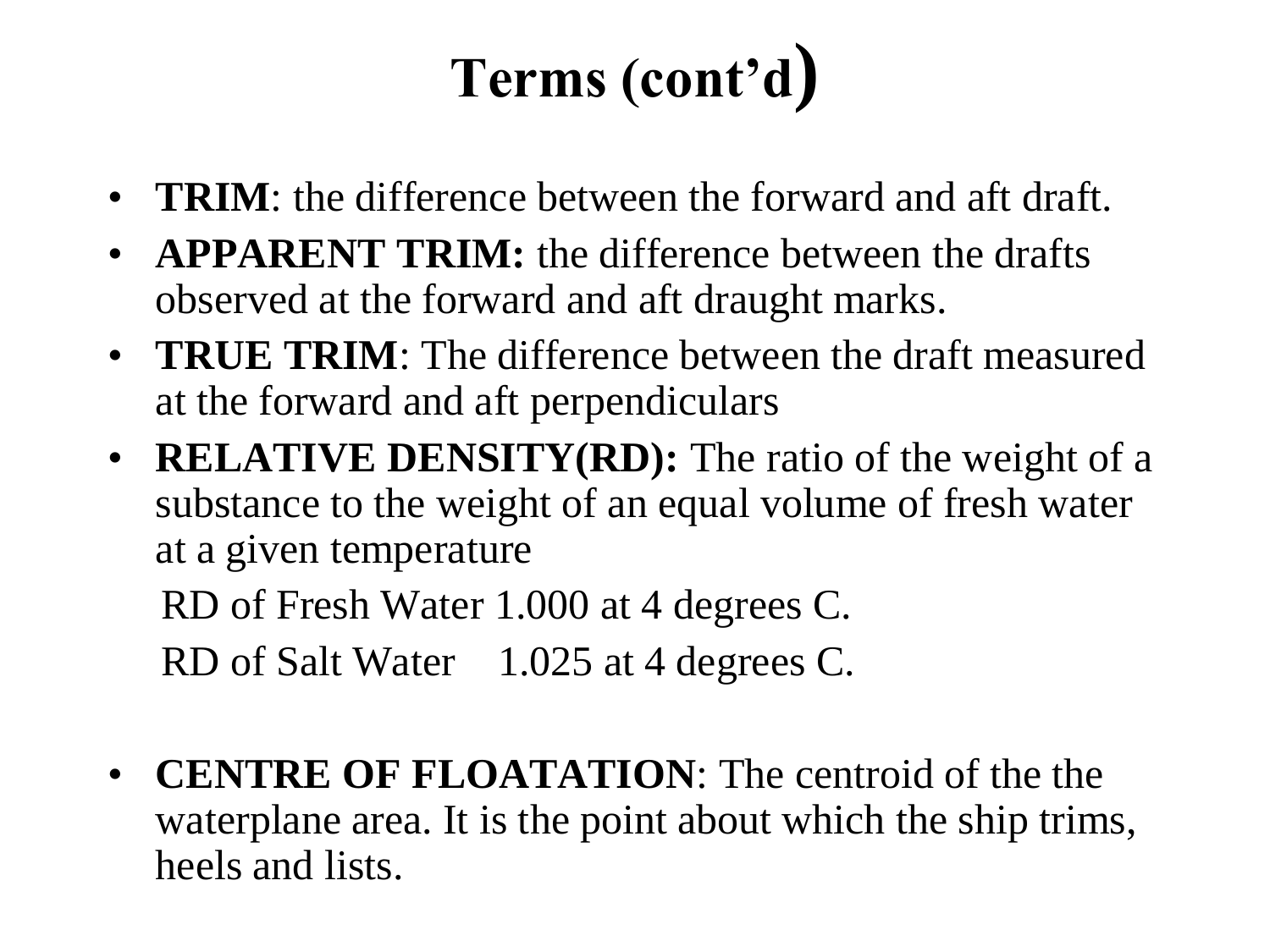Sources of information on Draft Surveying

- Draught Surveying, A manual for Marine Surveyors and Ship's Officers, by W.J. Dibble and P. Mitchell
- Merchant Ship Stability, By H.J. Pursey
- Stability and Trim for The Ship's Officer, by William L. George

Websites of interest:

- http://unece-draughtsurvey.ath.cx/abstract.php Website of the United Nations, describing standards for draft surveying.
- http://www.marinesurvey.org

 Website of the Society of Accredited Marine Surveyors.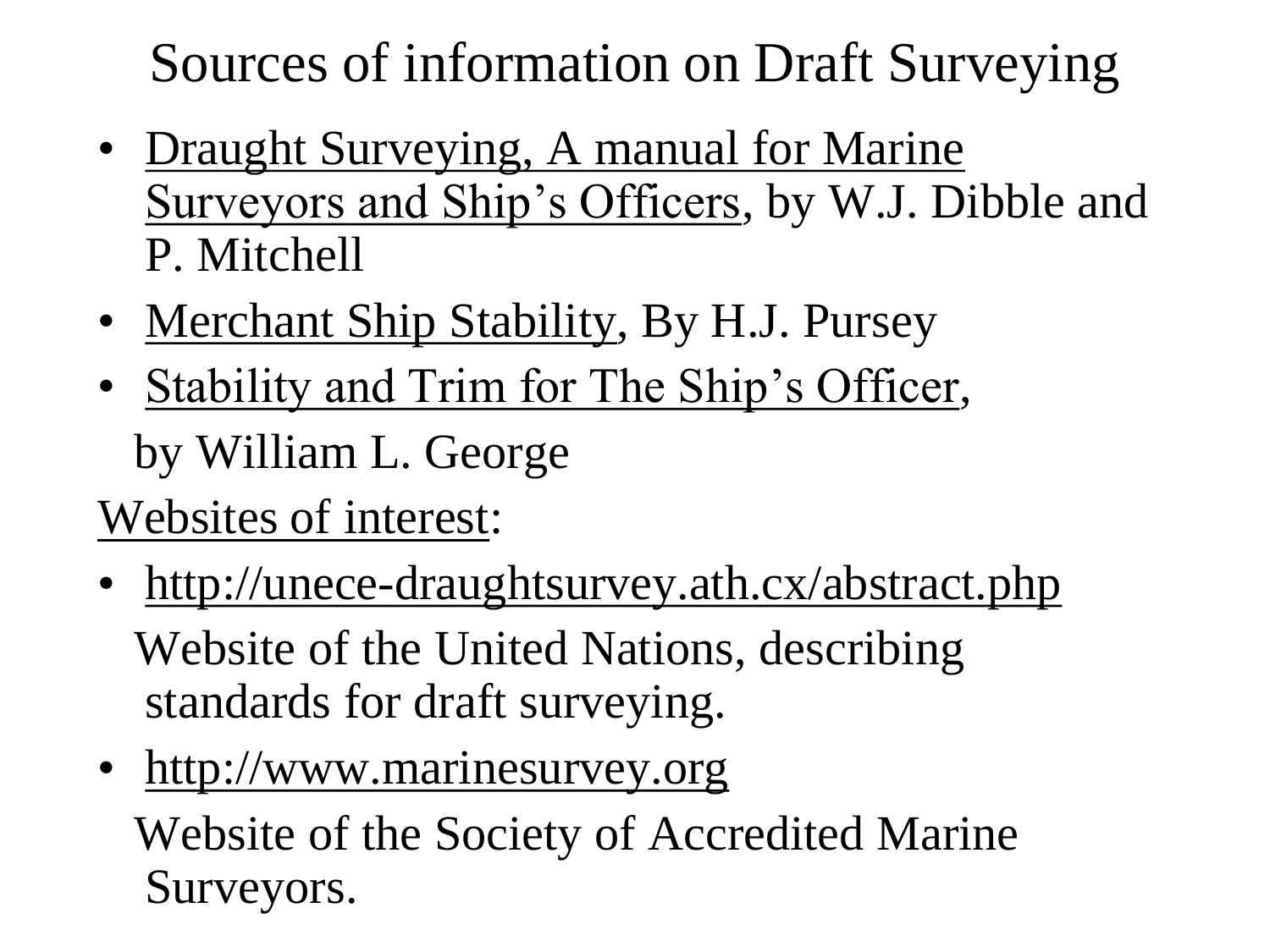## PHOTOGRAPHS Scroll down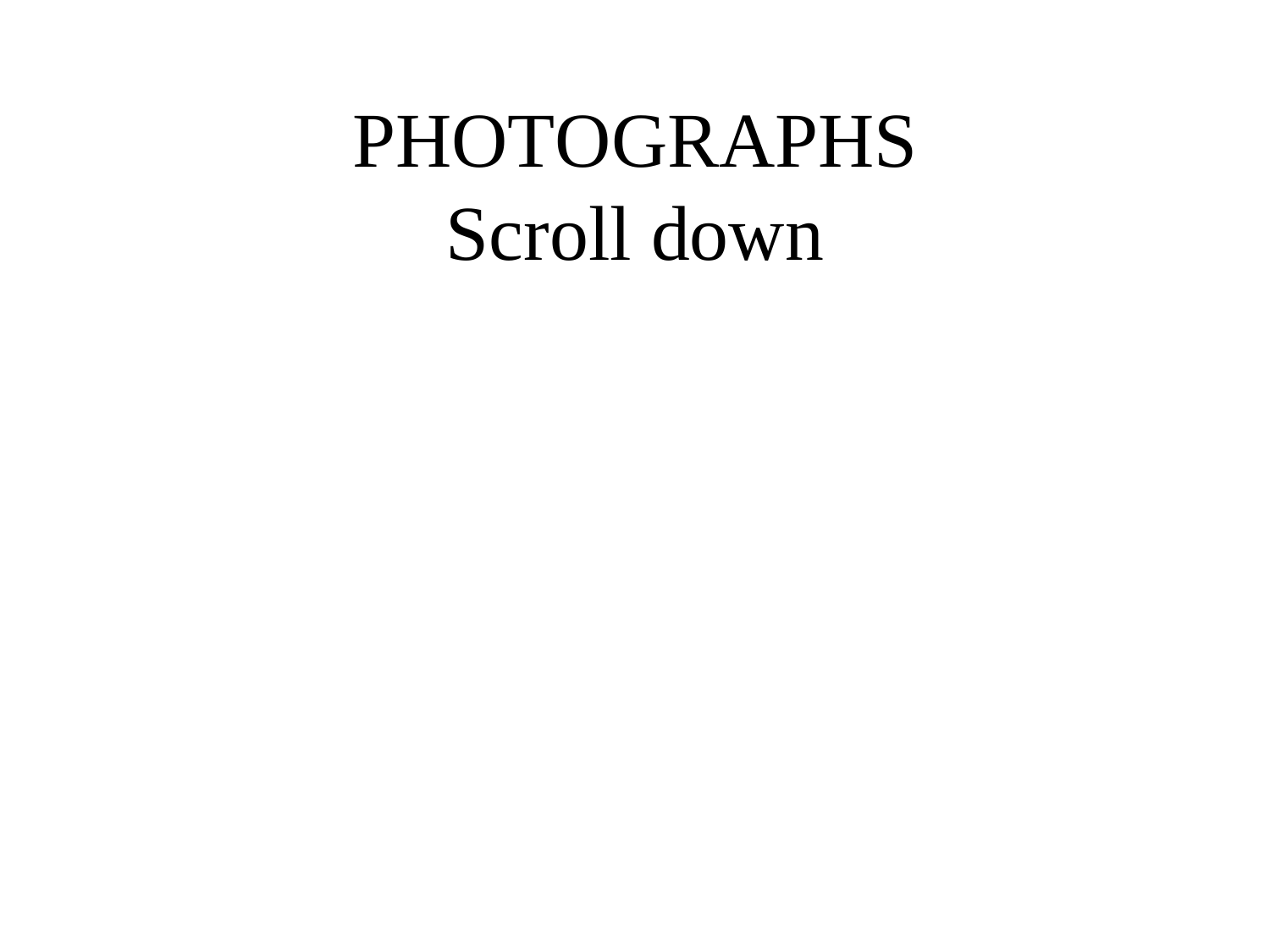MIDSHIP DRAFT MARKS BY DAY fi meters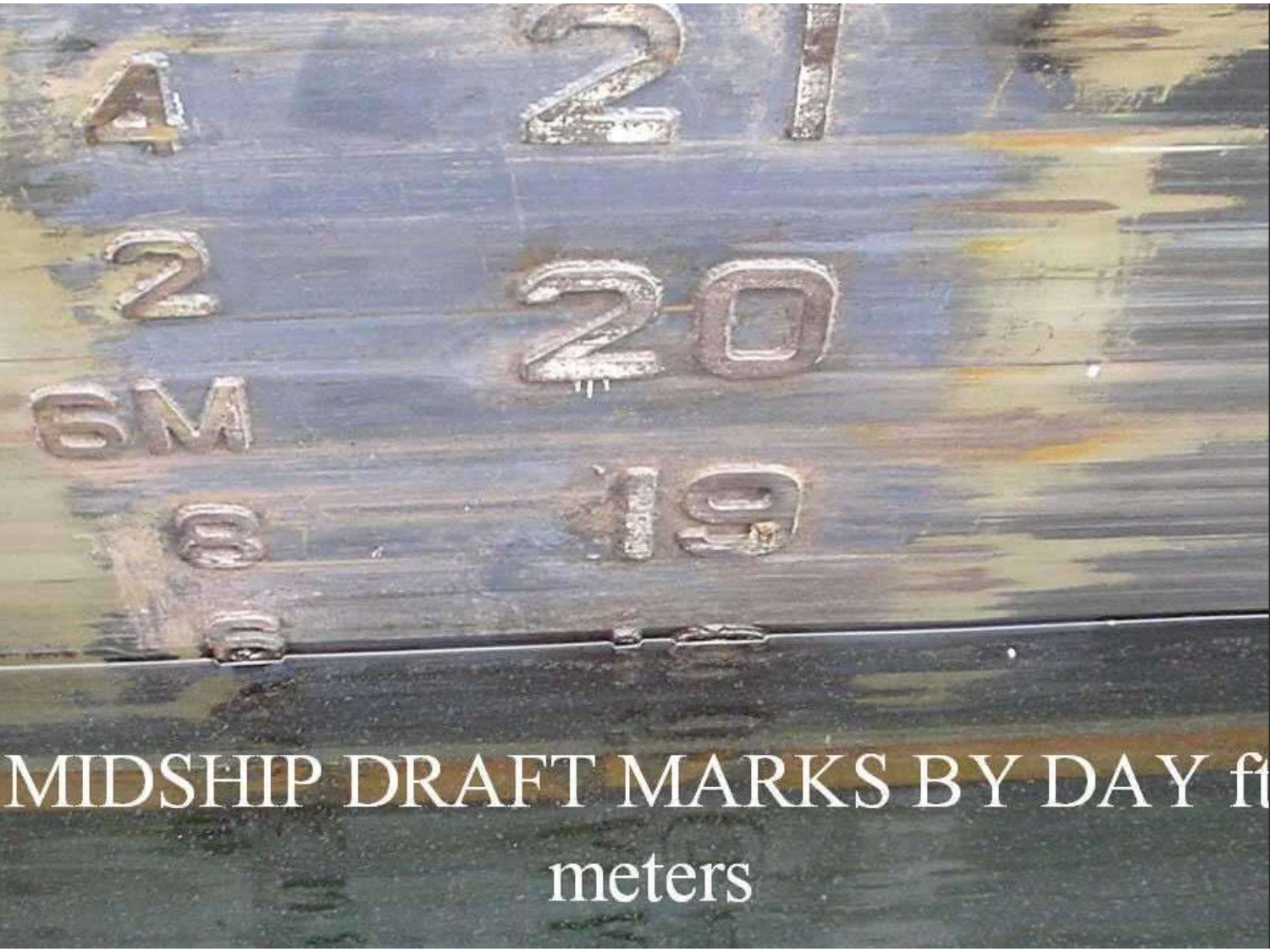Midship draft marks by night

**Comment**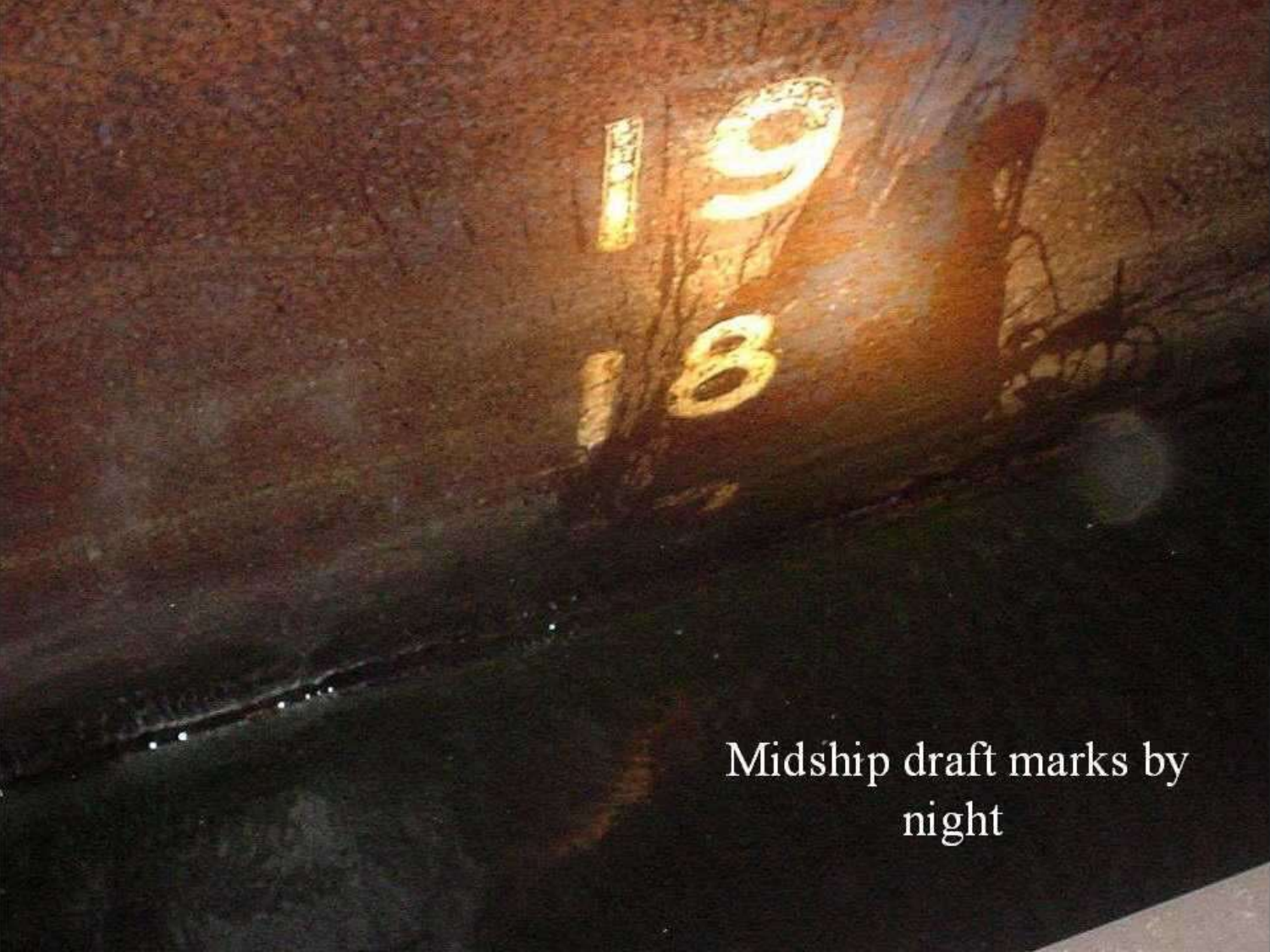# **READING OUTBOARD DRAFT MARKS BY DAY**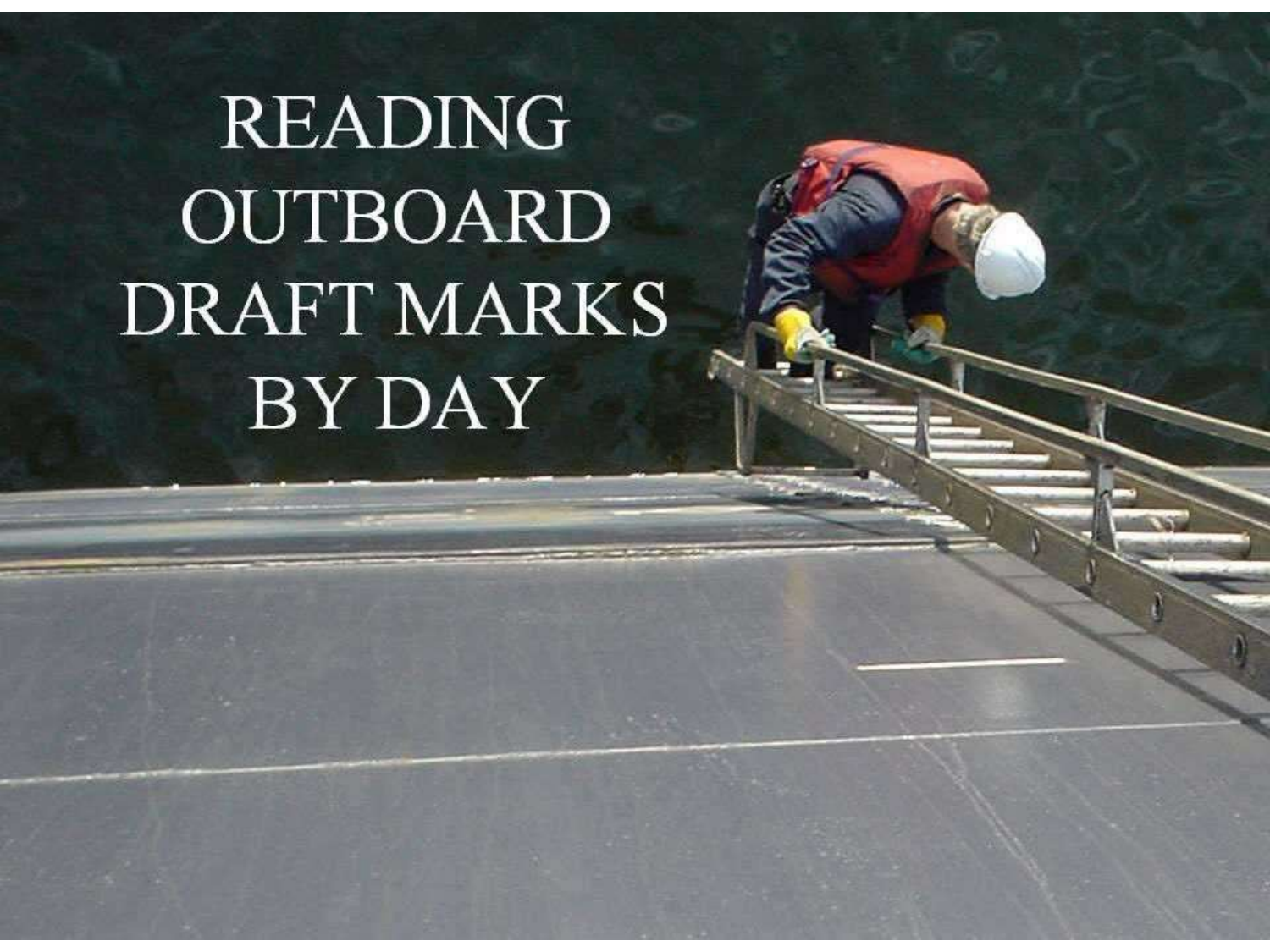# Fwd draft marks choppy water